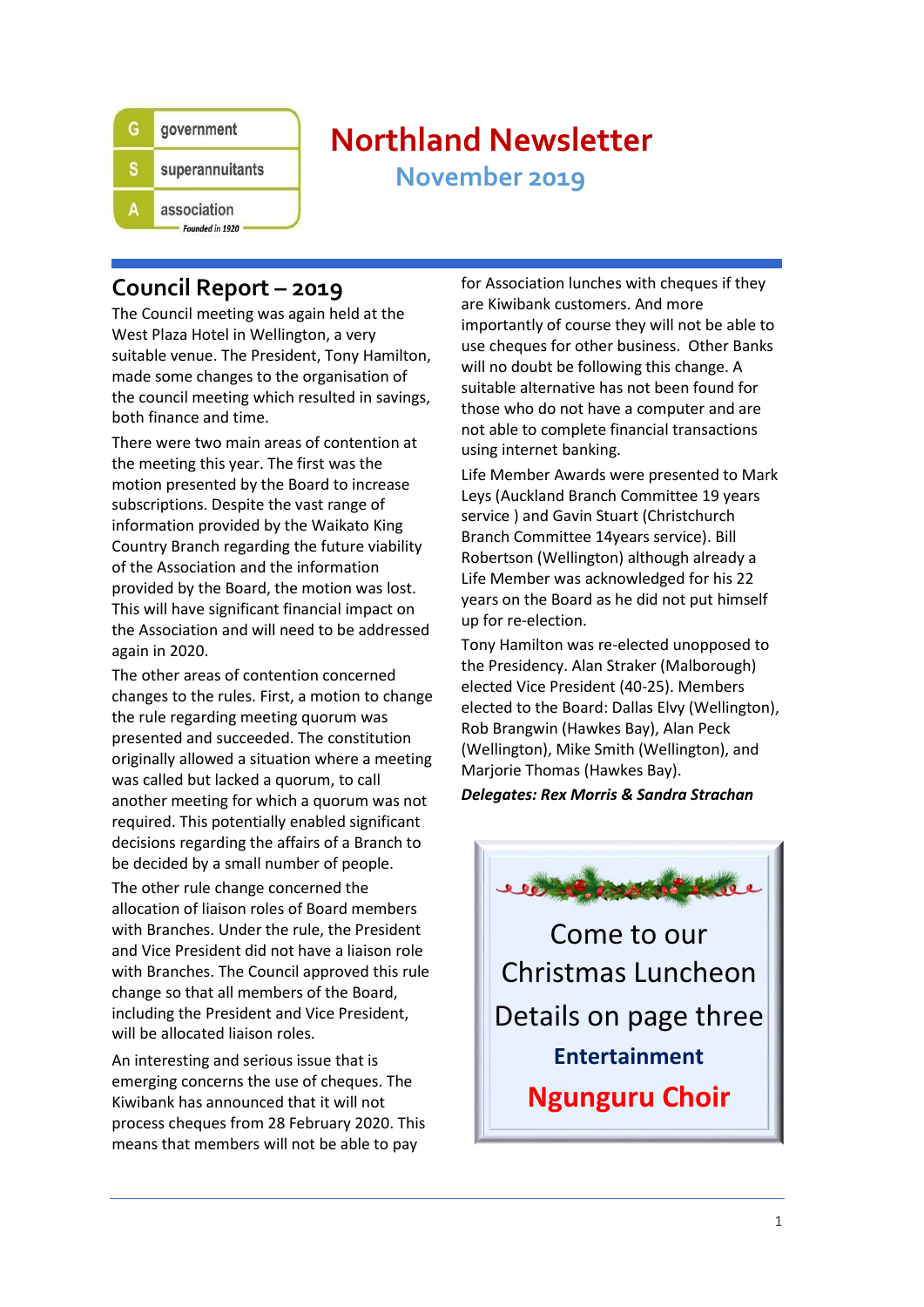# **Contact your Association at any time by dialling**

**0800 888 472**

#### **Your Current Committee Chairperson**  *Roger Barber, 435 0785*

*[tudorwoodnz@gmail.com](mailto:tudorwoodnz@gmail.com)* **Secretary** 

Rex Morris, 4354628 or 0800 888 472 *[northland@gsa.org.nz](mailto:northland@gsa.org.nz)*

**Treasurer**  *Tony Hamilton, 929 9772 [tah3524@gmail.com](mailto:tah3524@gmail.com)*

#### **Committee**

*Deborah Foote, 4361739 [phoenixrae56@gmail.com](mailto:phoenixrae56@gmail.com) Jack Kerr, 4373035 [jackkerr@xtra.co.nz](mailto:jackkerr@xtra.co.nz) Robin Shepherd, 09 4084192*

*[rlshepherd@orcon.net.nz](mailto:rlshepherd@orcon.net.nz) Harris Shortland, 4347550 [h.shortland@xtra.co.nz](mailto:h.shortland@xtra.co.nz)*

*Sandra Strachan, 4362532 [sandrastra@hotmail.com](mailto:sandrastra@hotmail.com)*



GSA Branch delegates meeting at the West Plaza Hotel in Wellington for Council 2019

Maurice, aged 87, was very contented living in the Nursing Home. After meeting Edna, 76, he grew even happier and fell deeply in love. Only yesterday Maurice plucked up the courage, got down on his knees and told her there were two things he would like to ask her. Edna smiled and replied, 'Alright.' Maurice asked softly, 'Will you marry me?' Delighted, Edna answered him, 'Yes.' She then asked Maurice what his second question was. He replied, 'Edna, will you please help me to get up?'

# *Kiwi Bank – no cheques after February 2020.*

This will affect members who pay for attending our function by cheque. We want you to still attend. Either; Please pay in future online. Or (suggestion from a member at a Council report back meeting) bring cash for the May lunch (\$15.00) to the November meeting - we will keep a record. If for some reason you cannot attend in May we will refund your money online. If you choose to bring your cash also have your account number with you.

#### **GSA Centenary 2020**

**The year 2020 is the Centenary of the Government Superannuitants association. The Government Superannuation Fund grew out of a number of funds from the various government sectors as summarized in this list:**

1 Dec 1899 The Police Provident Fund (PPF) was established. 1 Jan 1903 The Government Railways Superannuation Fund (GRSF) established. 1 Jan 1906 The Teachers Superannuation Fund (TSF) established. 1 Jan 1908 The Public Service Superannuation Fund (PSSF) established. April 1910 The PPF was absorbed into PSSF. 1911 The National Provident Fund (NPF) established. 1914 The NPF became the main scheme for local government employees. 1920 The forerunner to the Government Superannuation Association (GSA),the Superannuated Public Servants Association (SPSA) founded in response to rampant post-war inflation. 1934 The Railway Superannuitants' Association (RSA) founded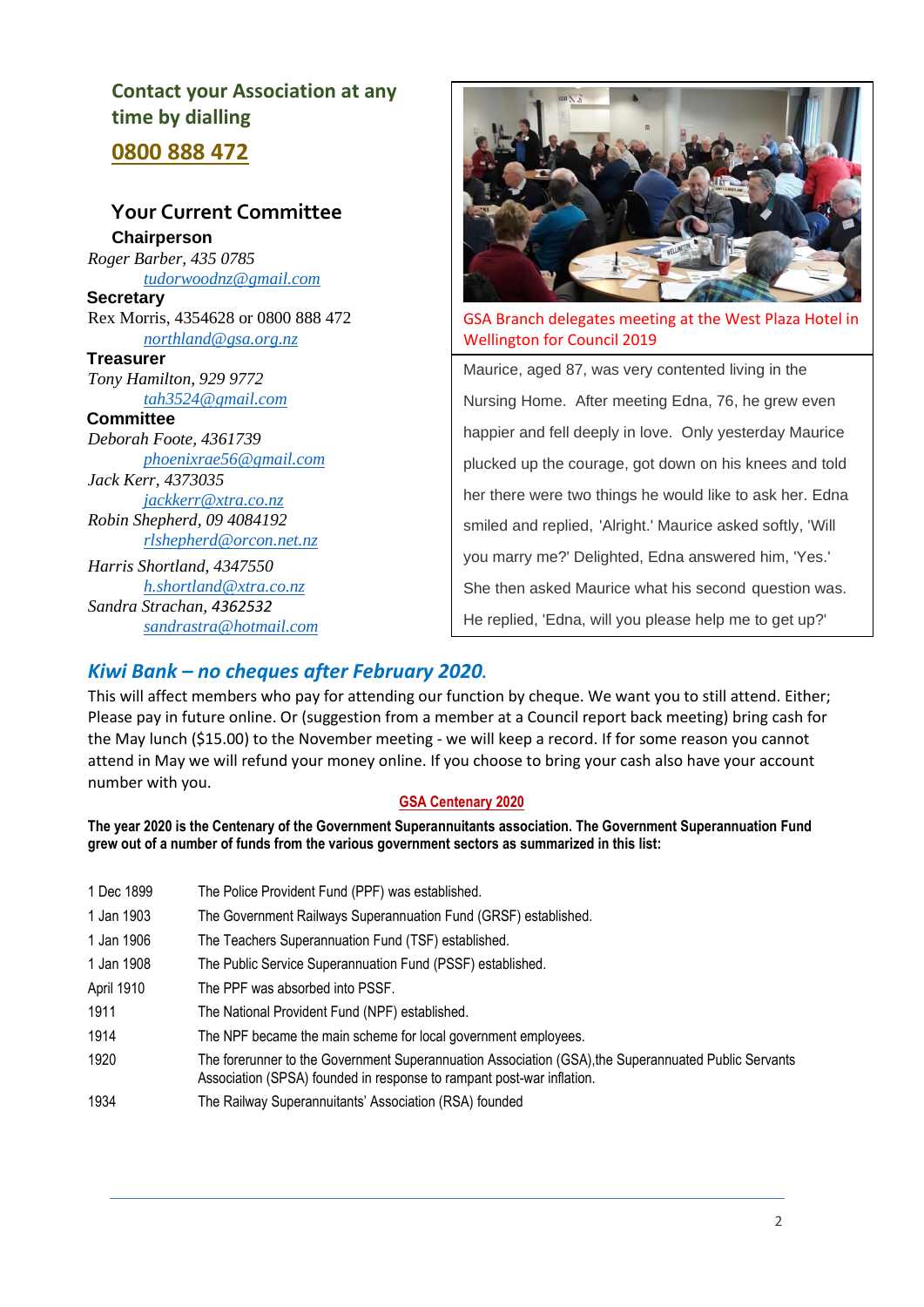# **Change of address**

Please let the National Office know if there are any changes to your personal details. You can update these yourself at www.gsa.org.nz. From the homepage select "Update Details" and enter your annuity number and last name, then select the 'update details' box. Note that while your changes will be recorded, they will not be updated immediately as they will be checked for consistency before being implemented.

It is very important to advise Datacom immediately of any changes to your address and/or bank account details. Where mail is returned "gone no address", or bank accounts are closed, Datacom will make reasonable efforts to try to locate you. If you cannot be located, your annuity may be suspended until contact is re-established.

#### **Last year I replaced all the windows in my house with those expensive, double pane, energy efficient kind.**

But, this week, I got a call from the contractor complaining that his work had been completed a whole year and I had yet to pay.

Boy, oh boy, did we go around! Just because I'm blonde doesn't mean that I am automatically stupid. So, I proceeded to tell him just what his fast-talking sales guy had told me last year. He said that in one year the windows would pay for themselves. There was silence on the other end of the line, so I just hung up, and he hasn't called back. Guess he was embarrassed!

## **Joining a Spouse as a Member**

A reminder that it does not cost any extra to enrol your spouse or partner as a member. A couple sharing an annuity pays one subscription. When a spouse member survives a deceased member they will receive continued branch communications

and a request to become a subscribing member of GSA.

# **Active Web Site**

GSA has an active web site, www.gsa.org.nz which you can access at any time to keep up to date with GSA activities.

An elderly, but hardy cattleman from Texas once told a young female neighbor that if she wanted to live a long life, the secret was to sprinkle a pinch of gunpowder on her oatmeal each morning.

She did this religiously and lived to the age of 103. She left behind 14 children, 30 grandchildren, 21 great-grandchildren, five great-great-grandchildren and a 10 metre hole where the crematorium used to be.

# **Please Help**

If you have an email address please consider using this as your option for receiving newsletters. (If you already do this thank you very much.) The cost of printing and postage, which both continue to rise, will be eliminated. We, and the environment, all gain. Send an email to the Secretary to advise the email address you wish to use. If you ever change your email address please also let us know.

## **Council Report Back Meetings**

We had two very good report back meetings – one in Whangarei and one in Mangonui. The turnout for both was very good. These meetings are organised to provide reports back to the members of the proceedings of the Council meeting. These report back meetings are held every year so that members can have face to face discussions with their committee. It is a chance for members to ask any questions relating to GSA, annuities and the GSFA.